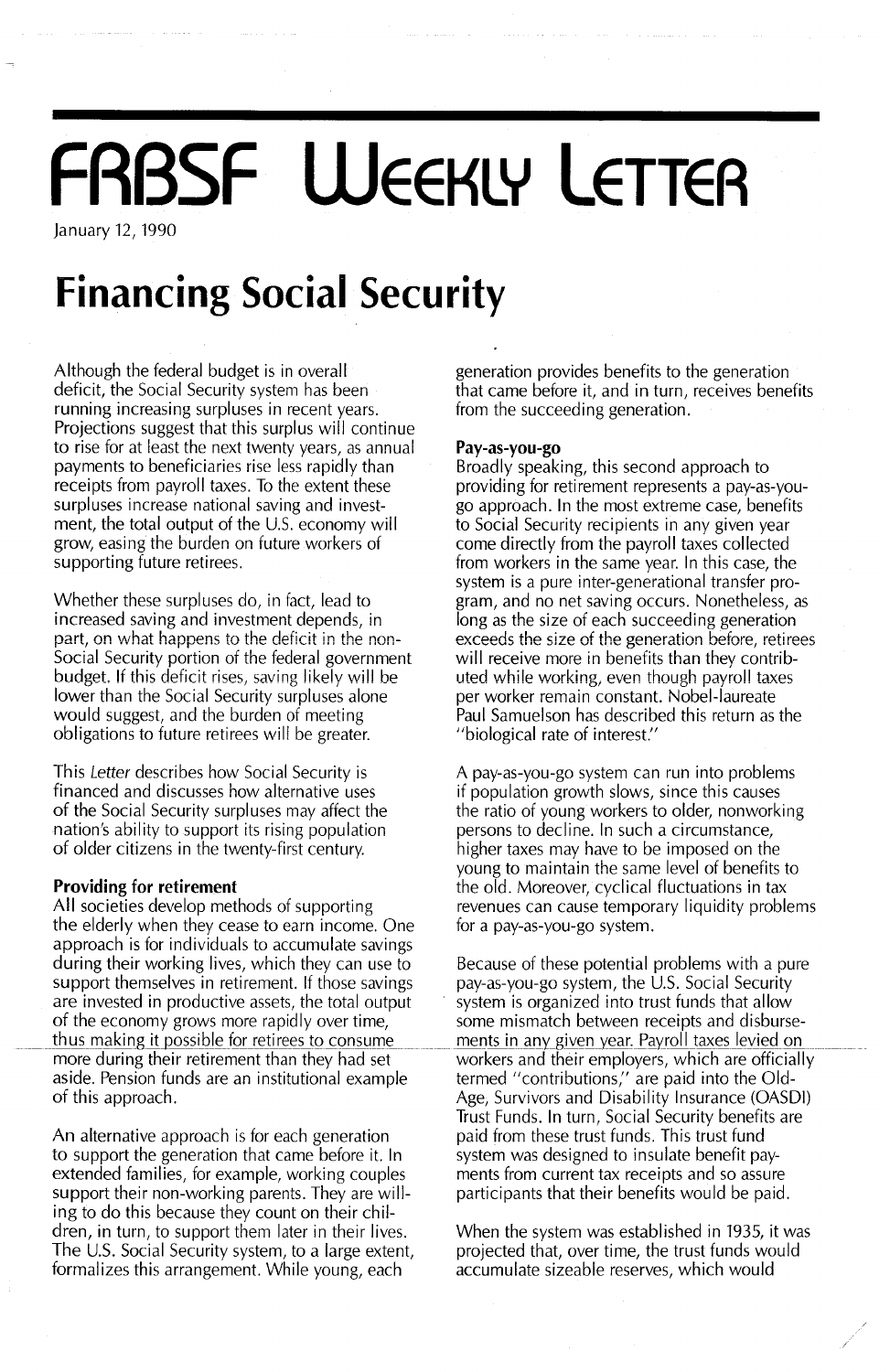## **FRBSF**

generate interest earnings to pay a significant portion of the annual benefits. To ensure that adequate initial reserves were accumulated, no benefits were to be paid until 1942, although tax collections were to begin in 1937. At the same time, however, the system never was intended to operate like a private pension fund, since benefits also were to be paid directly out of current tax receipts.

In practice, the trust funds did not accumulate large balances, because Congress frequently raised benefit levels and extended coverage to new groups of recipients. As a result, over most of its history, the system has operated on a de facto pay-as-you-go basis, with benefit payments out of the trust funds each year being financed mainly from that year's payroll tax receipts. Each generation of retirees was able to receive in benefits more than it had contributed, however, because the working population was growing steadily and because rising real incomes made it possible to levy increasing taxes on those working. In addition, for a long period after 1950, the ratio of the assets of the trust funds to their annual outlays was allowed to decline.

#### **The coming surplus**

By the early 1980s, the ratio of reserves to annual outlays had become dangerously low. In 1981, the assets of the OASDI trust funds were sufficient to cover only two months of benefits. There was concern that if payroll tax receipts were to fall in any future recession, the trust funds would be inadequate to meet monthly payments to beneficiaries. Largely as a result of this concern, the Congress passed the Social Security amendments of 1983.

These amendments, which followed the recommendations of the National Commission on Social Security Reform (the Greenspan Commis sion), were designed not only to address the short-run liquidity problem facing the system, but also to put it into long-run actuarial balance, with the present value of projected future outlays close to the present value of future receipts. The reform involved a series of increases in payroll taxes together with changes designed to reduce the future growth of benefits.

As a result of this reform, the trust funds are projected to grow sharply over the next thirty years, reaching a peak in the year 2019, before declining to zero in 2050. This reserve build-up is necessary because the currently-young generation—the baby-boomers—is unusually large and will place heavy demands on the system when it retires and begins receiving benefits in the second and third decades of the next century. To pay those benefits solely from payroll taxes levied on the next generation would require sharp increases in tax rates in the future.

A recent study by economists at the Brookings Institution (Can America Afford to Grow Old?, by Aaron, Bosworth, and Burtless) estimated that under pure pay-as-you-go financing, the combined employee-employer payroll tax rate could be cut to less than 10 percent in 2005, but would then rise above 15 percent by 2030. Current law, in contrast, calls for a constant tax rate for the Social Security portion of FICA of 12.4 percent. By levying taxes now that are higher than required to meet current benefit payments, the system will build up reserves that can be used to finance benefits for the boomers in the future and, it is hoped, equalize the burden between the boomers and their children.

#### **Long-run balance**

The tax and benefit changes introduced in 1983 were designed to place the system in presentvalue, actuarial balance over a 75-year horizon. However, as time passes and the working (and tax-paying) population increases more slowly than the beneficiary population, the longer-run balance of the system likely will be upset. Projections suggest that without further changes in taxes or benefits (apart from those already mandated), the trust funds will be out of actuarial balance for the 75-year horizon beginning in the year 2000, in the sense that the present value of tax receipts over that period will fall short of the present value of benefits.

A modest increase in taxes between now and the end of this century, followed by further increases in about 2020 and 2050, would keep the funds more or less permanently in actuarial balance. Such increases also would prevent the funds from-being-depleted-in-2050. Obviously, theseprojections are extremely tentative, since they depend on the growth of the economy and of the population in the very distant future.

#### **Easing the burden**

Regardless of the way in which the consumption of the retired, nonworking population is financed, it is always the case that this consumption must be met from the output of the current working generation. Building up financial assets in a social insurance fund like Social Security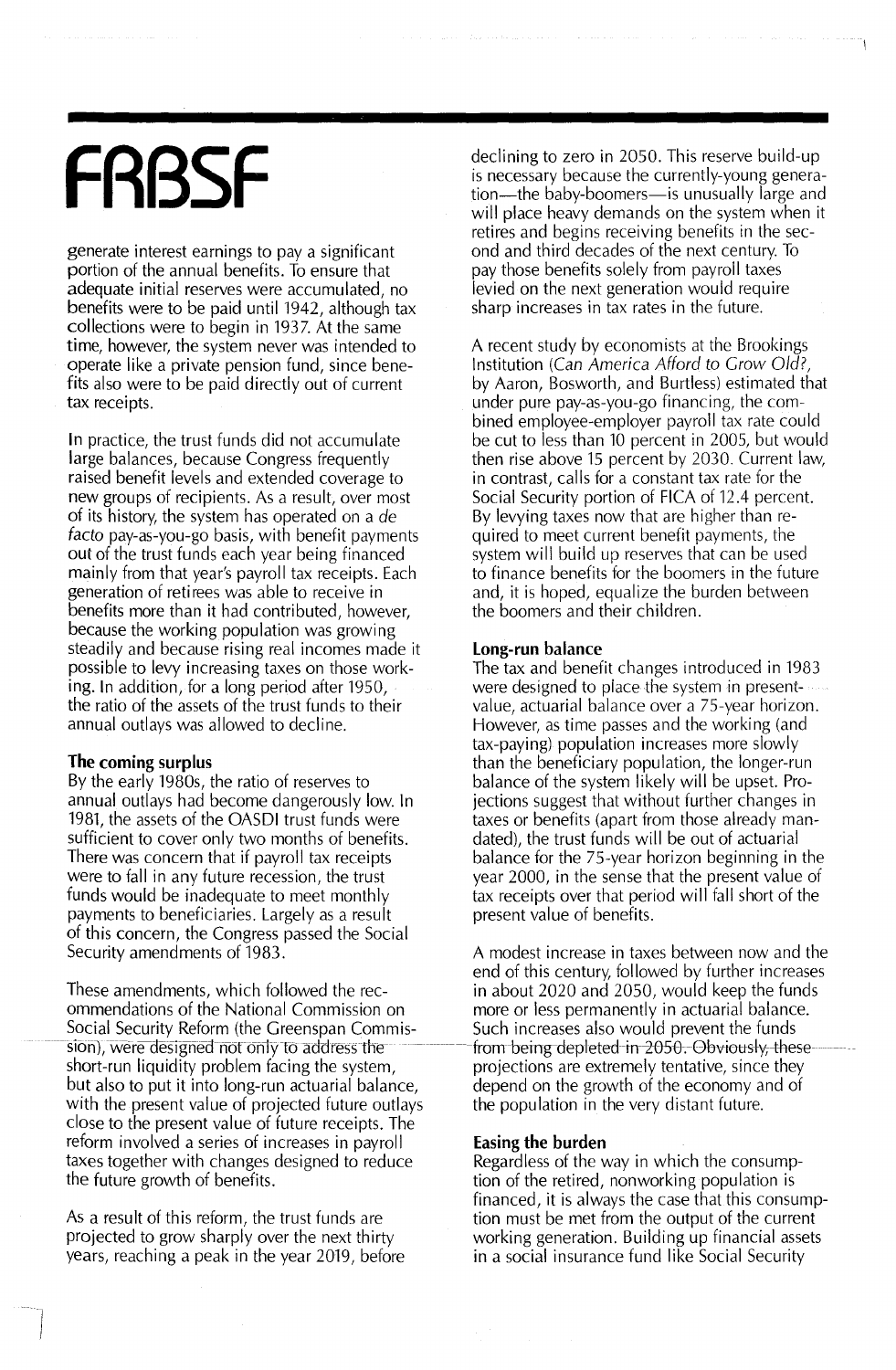does not by itself alter the cost of providing for the elderly. However, the *burden* of these demands on the young may be affected by decisions regarding the way in which Social Security is financed and its accumulated surpluses are invested.

In particular, these decisions may affect the shares of GNP that are saved and invested and so influence how large GNP will be in the future. For example, if the present generation of workers reduces current consumption (including government consumption) in response to the recent rise in Social Security taxes, the increase in Social Security surpluses will represent an increase in national saving, and more of the nation's resources will be devoted to productive investment. This will mean that future GNP will be higher because workers will be equipped with more capital, and as a result, the future working generation will be better able to provide for the elderly. However, this will not be the case if the Social Security surplus is offset by greater deficits elsewhere in the federal government budget.

The Brookings study referred to earlier illustrates how Social Security-related financing and spending decisions can affect the distribution of the burden of providing for the elderly in the future. This study compared the implications of two alternative scenarios. Both scenarios maintain the current Social Security benefit schedu les and raise payroll taxes whenever necessary to keep the Social Security system in actuarial balance.

The first scenario uses the surpluses that accumulate in the trust funds to finance increases in spending and/or reductions in taxes elsewhere in the government's budget. Thus, the combined federal budget deficit remains constant as a share of GNP, and the surpluses do not add to national saving.

The second scenario, in contrast, does not allow the trust fund surpluses to finance larger deficits elsewhere in the federal budget. Instead, fiscal policy is adjusted to ensure that the deficit in the non-Social-Security part of the budget-remainsconstant as a share of GNP. This fiscal assumption means that all of the accumulations to the Social Security funds represent additions to national saving and investment.

In both scenarios, the Brookings study assumes that the proportion of national income that is saved by the private sector remains constant and is not affected by the saving of the government sector. Economist Edward Denison has found evidence to support this view, although some economists stili would challenge it.

The results of the Brookings calculations are striking. Under the second scenario, both the working population and the retirees enjoy higher living standards in the next century. Beginning in about 2010, overall consumption (public and private) is higher by one to three percent and retiree benefits by three to five percent. Moreover, the cost to the present generation in the form of lower private and public consumption is surprisingly small. The second scenario implies an average level of total consumption between now and the beginning of the next century that is only one percent lower than in the first scenario.

#### Increased saving needed

To the extent that government deficits reduce national savings, and hence national investment, they transfer the nation's resources to the current generation and away from future generations. This transfer occurs regardless whether deficits arise in the Social-Security or non-Social Security portions of the overall budget. This suggests that policy makers should focus on the overall budget, rather than on its components.

At the same time, however, the coming change in the age distribution of the population suggests that it may be prudent to try to raise the national saving rate to ease the burden of supporting the aging boomer generation. A policy that aimed to hold the deficit in the non-Social-Security part of the budget constant, despite the growing surpluses in the social insurance funds, might help to achieve this result.

> Brian Motley Senior Economist

Opinions expressed in this newsletter do not necessarily reflect the views of the management of the Federal Reserve Bank of San Francisco, or of the Board of Governors of the Federal Reserve System.

Editorial comments may be addressed to the editor (Barbara Bennett) or to the author.... Free copies of Federal Reserve publications can be obtained from the Public Information Department, Federal Reserve Bank of San Francisco, P.O. Box 7702, San Francisco 94120. Phone (415) 974-2246.